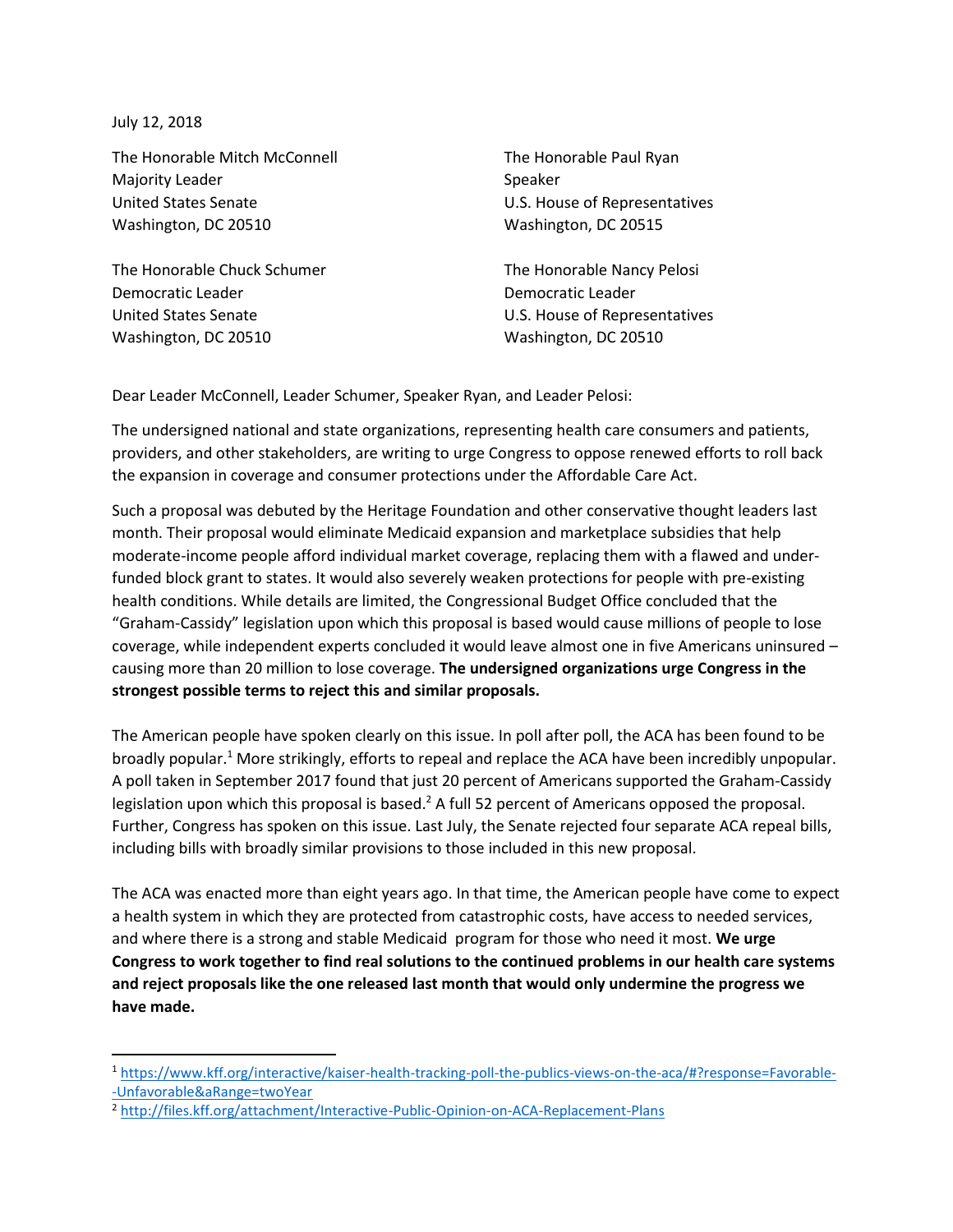Sincerely,

#### **National Organizations**

Families USA 1,000 Days ADAP Advocacy Association AFL-CIO AIDS Alliance for Women, Infants, Children, Youth & Families Alpha-1 Foundation American Art Therapy Association American Association for Geriatric Psychiatry American Association of People with Disabilities American Association on Health and Disability American College of Obstetricians and Gynecologists American Dance Therapy Association American Diabetes Association American Federation of Teachers American Medical Student Association (AMSA) American Muslim Health Professionals American Nurses Association American Public Health Association American Society of Pediatric Nephrology Asian & Pacific Islander American Health Forum Asian Americans Advancing Justice Association for Ambulatory Behavioral Healthcare Association of Asian Pacific Community Health Organizations Autism Society Autistic Self Advocacy Network Bazelon Center for Mental Health Law Blue Future Center for Autism and Related Disorders Center for Community Change Action Center for Law and Social Policy (CLASP) Center for Popular Democracy Action Center for Public Representation Center for Reproductive Rights Children's Defense Fund CLASP Coalition on Human Needs Communications Workers of America Community Access National Network (CANN) Community Catalyst Congregation of Our Lady of Charity of the Good Shepherd Council of Administrators of Special Education Depression and Bipolar Support Alliance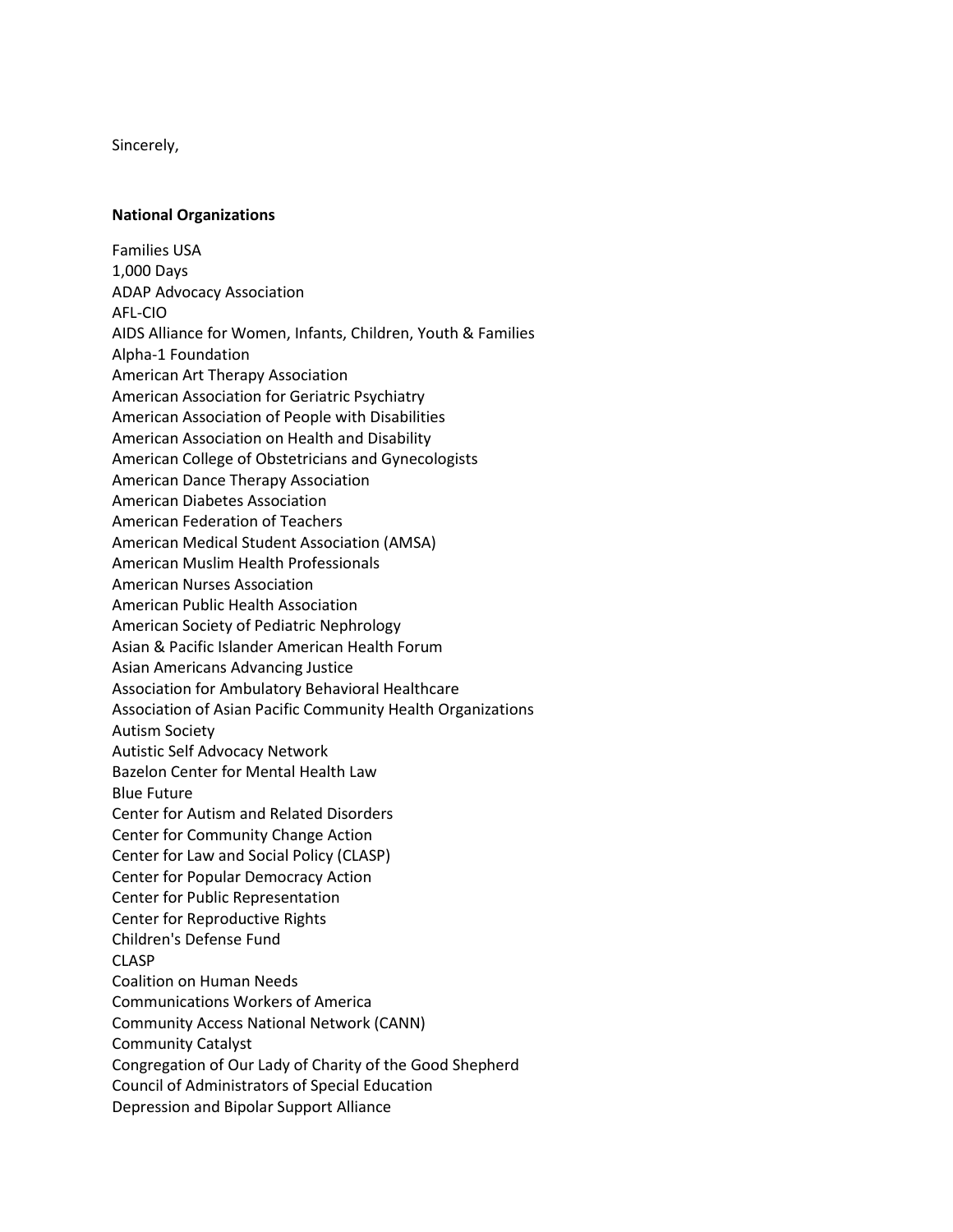Doctors for America Eating Disorders Coalition Epilepsy Foundation Every Child Matters Global Alliance for Behavioral Health and Social Justice Health Care for America Now Housing Works Justice in Aging Lung Cancer Alliance Main Street Alliance **NAACP** National Advocacy Center of the Sisters of the Good Shepherd National Advocates for Pregnant Women National Alliance on Mental Illness National Association for Children's Behavioral Health National Association of Councils on Developmental Disabilities National Association of County and City Health Officials National Association of Pediatric Nurse Practitioners National Association of Social Workers National Black Women's HIV/AIDS Network, Inc. National Center for Transgender Equality National Coalition for Latinx with Disabilities National Consumer Voice for Quality Long-Term Care National Consumers League National Council for Behavioral Health National Council of Jewish Women National Dental Association, Inc National Family Planning & Reproductive Health Association National Health Law Program National Hemophilia Foundation National Latina Institute for Reproductive Health National LGBTQ Task Force National Partnership for Women & Families National Patient Advocate Foundation National Physicians Alliance National WIC Association National Women's Health Network NETWORK Lobby for Catholic Social Justice NMAC Not Dead Yet Our Mother's Voice Paralyzed Veterans of America Partners In Care Foundation Pathways for Rare and Orphan Studies People's Action Institute Physicians for Reproductive Health Planned Parenthood Federation of America Protect Our Care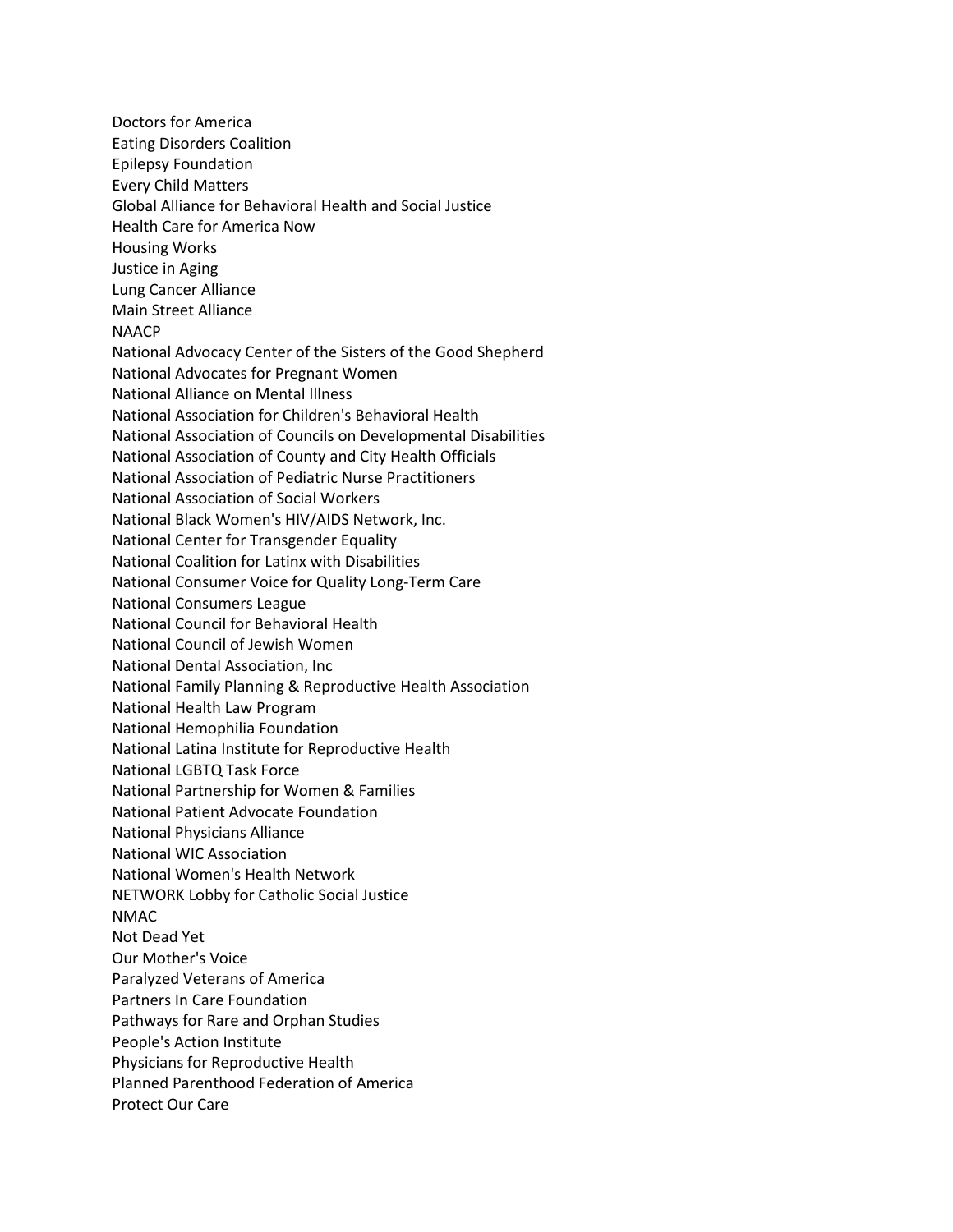Raising Women's Voices for the Health Care We Need Religious Institute Residential Eating Disorders Consortium School Social Work Association of America School-Based Health Alliance Sexuality Information and Education Council of the United States (SIECUS) Sisters of Charity of Nazareth Congregational Leadership Sisters of Charity of Nazareth Western Province Leadership Society of General Internal Medicine Southeast Asia Resource Action Center The AIDS Institute The Arc of the United States The Children's Dental Health Project The Leadership Conference on Civil and Human Rights The Sargent Shriver National Center on Poverty Law Treatment Communities of America Union for Reform Judaism United Methodist Church - General Board of Church and Society Young Invincibles

### **State-Based Organizations**

Alaska Alaska Children's Trust

Arkansas Arkansas Community Organizations

#### California

Alzheimer's Los Angeles Area Agency on Aging California Children's Hospital Association California Dental Association California Down Syndrome Advocacy Coalition California Food Policy Advocates California School-Based Health Alliance California WIC Association California-Pan-Ethnic Health Network Children Now Children's Defense Fund - California Community Health Councils Disability Rights California East Bay Leadership Council Equality California Family Voices of California Health Access California Health Center Partners of Southern California Healthy House Within a MATCH Coalition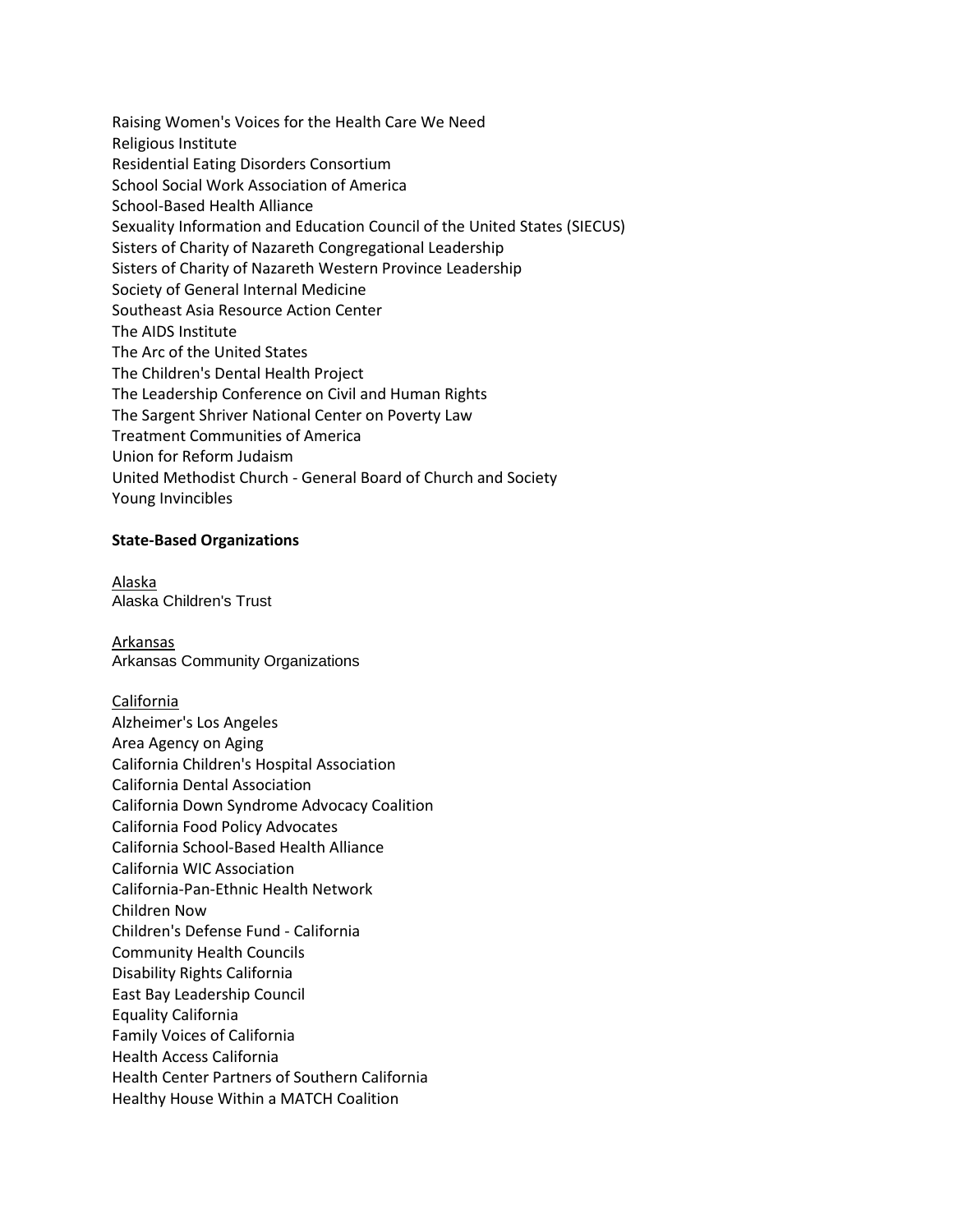Latino Coalition for a Healthy California Los Angeles LGBT Center Marin Center for Independent Living Maternal and Child Health Access Menorah Housing Foundation Ombudsman Services of San Mateo County, Inc. The Children's Partnership The Greenlining Institute The Los Angeles Trust for Children's Health UDW/AFSCME Local 3930 United Ways of California Western Center on Law & Poverty

Connecticut Protect Our Care CT Universal Health Care Foundation of Connecticut

Florida Catalyst Miami Health Council of South Florida Organize Florida

Illinois Action for a Better Tomorrow Citizen Action/Illinois EverThrive Illinois Indivisible Illinois

Indiana Faith in Indiana

Iowa Indivisible Jackson County

Kentucky Kentucky Voices for Health

Maine Consumers for Affordable Health Care - Maine

**Maryland** Addiction Connections Resource Maryland Citizens' Health Initiative

**Massachusetts** Greater Boston Legal Services Massachusetts Advocates for Nursing Home Reform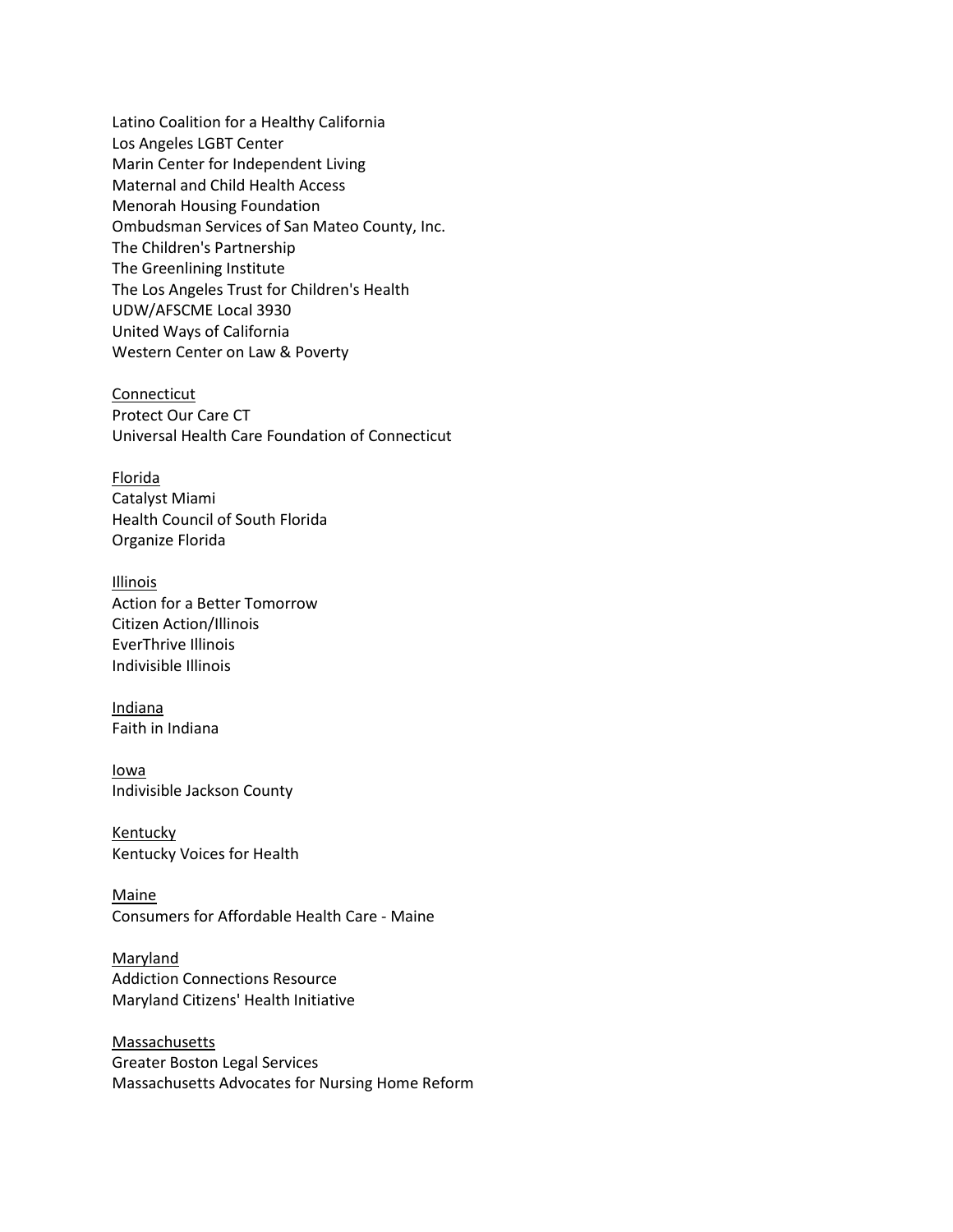Michigan Michigan Disability Rights Coalition Michigan League for Public Policy

Minnesota ISAIAH - MN

Nebraska Nebraska Appleseed

Nevada Nevada Policy Practice Academy

New Hampshire Rights & Democracy State of New Hampshire Long Term Care Ombudsman

New Jersey New Jersey Association of Mental Health and Addiction Agencies, Inc. New Jersey Citizen Action

New Mexico Southwest Women's Law Center

## New York Center for Independence of the Disabled, NY Health Care For All New York Metro New York Health Care for All

Move Forward Staten Island New York Immigration Coalition New York State Nurses Association New Yorkers for Accessible Health Coverage

North Carolina Action NC Carolina Jews for Justice Coalition for Health Care of North Carolina Equality North Carolina NC NAACP Health Care Committee North Carolina Council of Churches North Carolina League of Women Voters Pisgah Legal Services Working America NC

Ohio Physicians Action Network ProgressOhio The Ohio Women's Public Policy Network